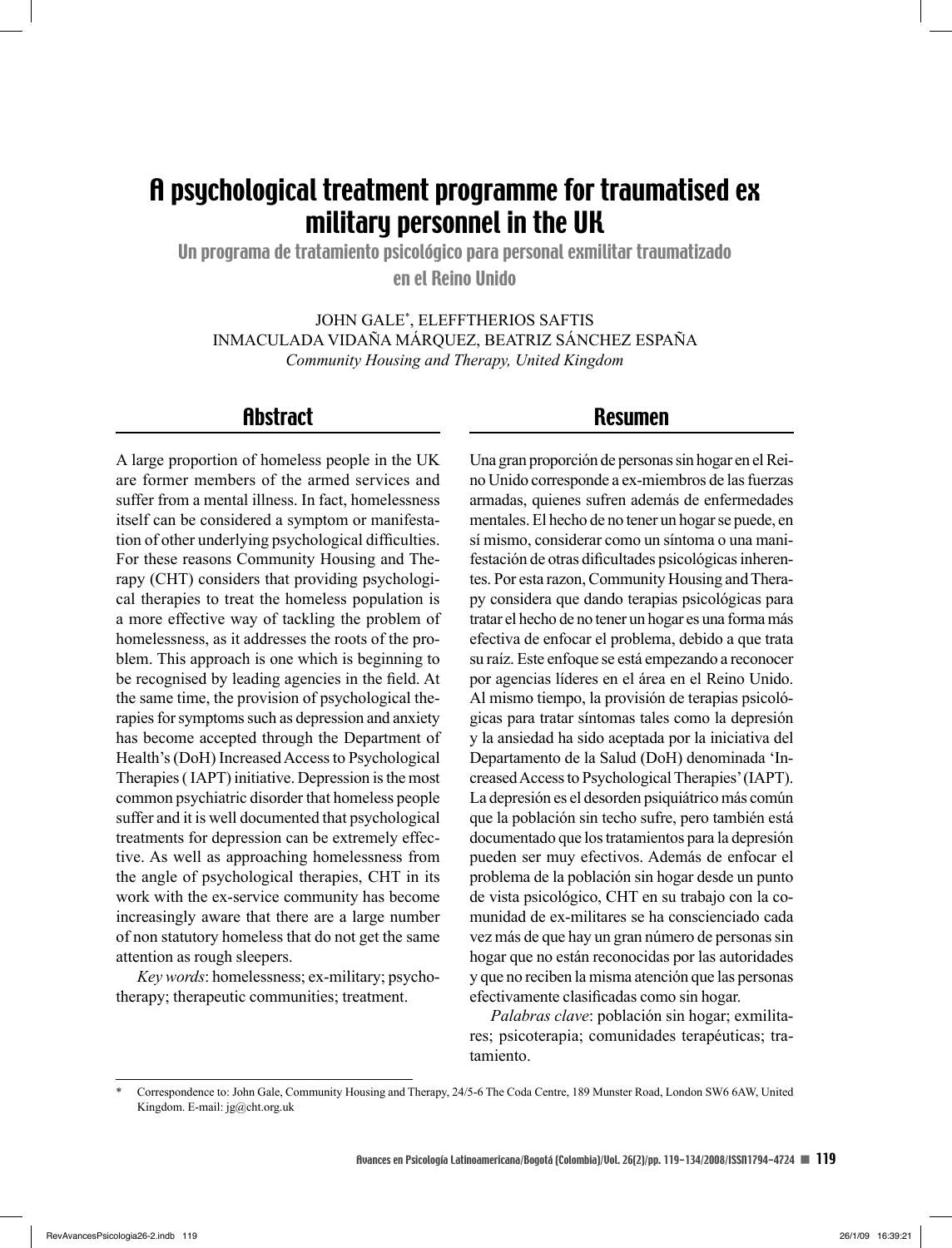#### **Introduction**

Ex-service men and women can find it difficult to adjust to civilian life. Those with psychological difficulties often develop symptoms including alcohol or drug abuse and homelessness, and need support and assistance. According to the Mental Health Foundation, there are five million veterans (with eight million dependants) in the UK, along with around 180,000 serving personnel. Although only a minority of serving personnel and veterans experience mental health problems, they still form a large group of people.

The mental health problems experienced by military personnel are the same as the general population, although experiences during service and the transition to civilian life mean that their mental ill health may be triggered by different factors. Post Traumatic Stress Disorder (PTSD), depression, anxiety and substance abuse affect a significant minority of service personnel and veterans. There has been little research into mental health in the UK armed forces compared to the United States. However, various UK studies have indicated links between active service and mental health problems:

- 22% of a sample of Falklands War veterans showed symptoms of PTSD – a much higher percentage than in the general population.
- Troops deployed to the first Gulf War in 1991 were suffering higher than normal levels of psychological distress and fatigue many years after the conflict.
- A study of body handlers from the Gulf showed that 50% were experiencing PTSD symptoms.
- Psychological difficulties in a sample of British troops increased by 50% after return from duty in Northern Ireland during the conflict there.
- By June 2006, 1,897 British service personnel had been treated for mental health problems thought to be related to their deployment to Iraq.
- Ex-service personnel are also vulnerable to social exclusion and homelessness, both risk factors for mental ill health. Both Crisis and the Ex-Services Action Group found that about

a quarter of homeless people had served in the armed forces - 25% and 22% respectively.

- The Alcohol Recovery Project found that  $9\%$ of clients attending its London walk-in centres had a services background, demonstrating the risks posed by the drinking culture in the armed forces.
- Other factors may include the consequences of the strain of making the transition from an institutional life in the services to the life of a civilian.

#### **Homelessness**

Homelessness in London was a problem that escalated to a very large proportion in the 1990's. Efforts by the Government's Rough Sleepers' Unit decreased the number of people sleeping rough in London by over 50% from 621 in 1998 to 264 in 2001 (Homeless Link, 2002). The Department of Health strategy has been effective in targeting the most entrenched rough sleepers with severe mental illness and has drastically reduced the numbers (CLG, 2008). It is estimated that  $30\% - 50\%$  of the homeless population suffer from some form of mental illness (Homeless Link, 2006). Increased attention has been given to the value of psychological therapies for the homeless. The underlying causes of homelessness, and its associated problems such as substance misuse, depression and anti-social behaviour should be addressed as people will continue to become homeless even when adequate provision is offered to them.

The Homeless Link document *Ending Homelessness: from Vision to Action* (2006) identifies three key strategic elements to end homelessness. These are  $(1)$  prevention  $(2)$  support and  $(3)$  accommodation.

#### **Homelessness and the ex-service community**

Current estimates of homelessness within the exservice population are at approximately 6% (Rhodes et al, 2006). This percentage is similar to the one reported by the CLG (Communities and Local Government, 2008) which estimated that the percentage of ex-service rough sleepers is 5%. There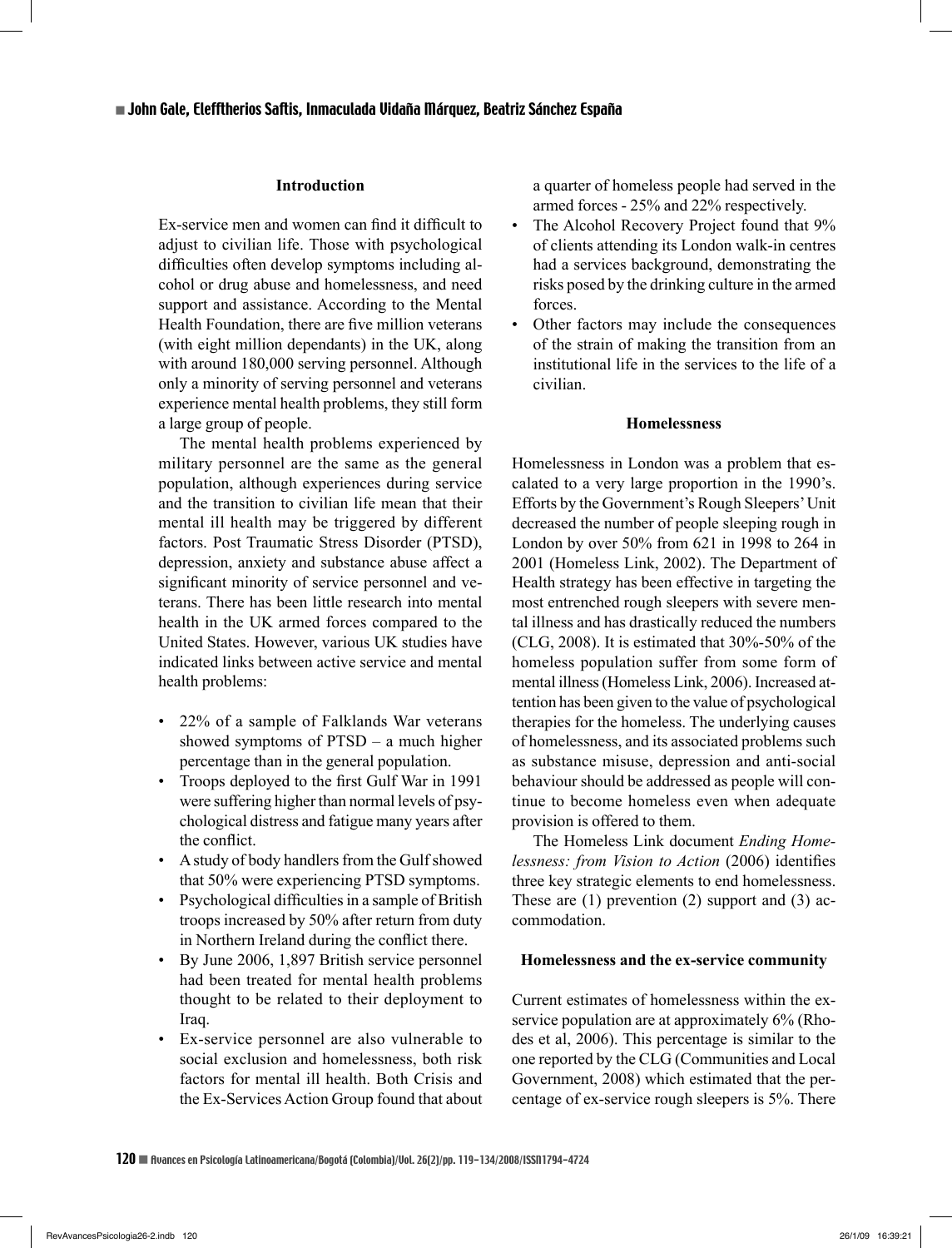remains a very high number of single non statutory ex-service homeless in London on any given day, current projections estimate up to 1,100 individuals. The term non statutory homeless refers to those to whom the state does not consider it has a duty to house, either because they are deemed intentionally homeless or because they are not viewed a priority. It includes the 'single homeless' many of whom are young people of both sexes (Rhodes et al, 2006).

In their report Rhodes et al. (2006) identified that the main difficulties that ex-service personnel face are psychological disorders, drug and alcohol dependency and physical illness. The report from The Royal British Legion (2006) based on the findings of twelve months of research concluded that the main difficulties in the younger ex-service population (16-44 years) are mental health difficulties, particularly depression, unemployment, a lack of transferable skills and few opportunities for training for work. According to the Centre for Military Health Research at King's College London, even though there is good evidence for the benefit of psychological treatments for depression and PTSD, only a minority of ex-service individuals will receive this treatment (Iversen et al., 2005a, 2005b).

## **Homelessness and psychotherapy**

In an analysis by St Mungo's it was suggested that the main mental health disorder that the homeless population faces is depression (St Mungo's 2006). Recently a World Health Organisation study (*World Health Organization*, 2008) concluded that the impact of depression on a person's suffering was 50% more serious than angina, asthma, diabetes and arthritis.

The *Improving Access to Psychological Therapies Commissioning Toolkit* (Department of Health, 2008) published by the Department of Health suggests that commissioning psychological therapies can improve people's health and well-being, including those with long-term conditions, leading to savings for the wider health economy and more cost-efficient mental health care pathways. The National Institute for Clinical Excellence (NICE) recognises psychological therapies as effective and safe treatments, both in the short term, and for preventing relapse in the long term.

Although health authorities claim to look after former soldiers, most GPs and consultants have little or no experience of this area, and many ex service personnel drop out of treatment programmes because they believe staff cannot understand the traumas they have been through. Additionally, there is a scarcity of statutory provision of psychological services available. Dr Andrew McCulloch Chief Executive of the Mental Health Foundation has commented that, 'people suffering from post traumatic stress disorder triggered by military conflict have specific needs that require specific services that are just not available on the National Health Service (NHS). Outside the NHS, the charity Combat Stress provides specialist inpatient and outpatient mental health care for veterans while other organisations, such as Community Housing and Therapy (CHT), provide residential psychotherapy and psychosocial services for ex-service personnel.

## **Community Housing and Therapy (CHT)**

CHT is a registered charity that runs nine small therapeutic households for the severely mentally ill and the homeless, with a staff team of approximately forty five psychologists and psychotherapists, and a comprehensive training programme in group therapy for therapeutic community practitioners, accredited by Middlesex University. Since its foundation CHT has developed a particular therapeutic community style under the influence of the Lacanian reworking of psychoanalytic theory (Gale, 2000; Gale, 2008; Gale and Sanchez España, 2008) and a review of its philosophical foundations (Sanchez, 2004; Gale and Sanchez, 2005b; Paget, 2000). While it is frequently asserted that the therapeutic community rests on psychoanalysis, there has been very little discussion in the literature of the fundamental place of language in the treatment (Hinshelwood, 1999; Gale, 2000). And yet, like psychoanalysis, a therapeutic community methodology, particularly in its application to psychiatric patients, rests profoundly on speech. A therapeutic community, as other communities, is held together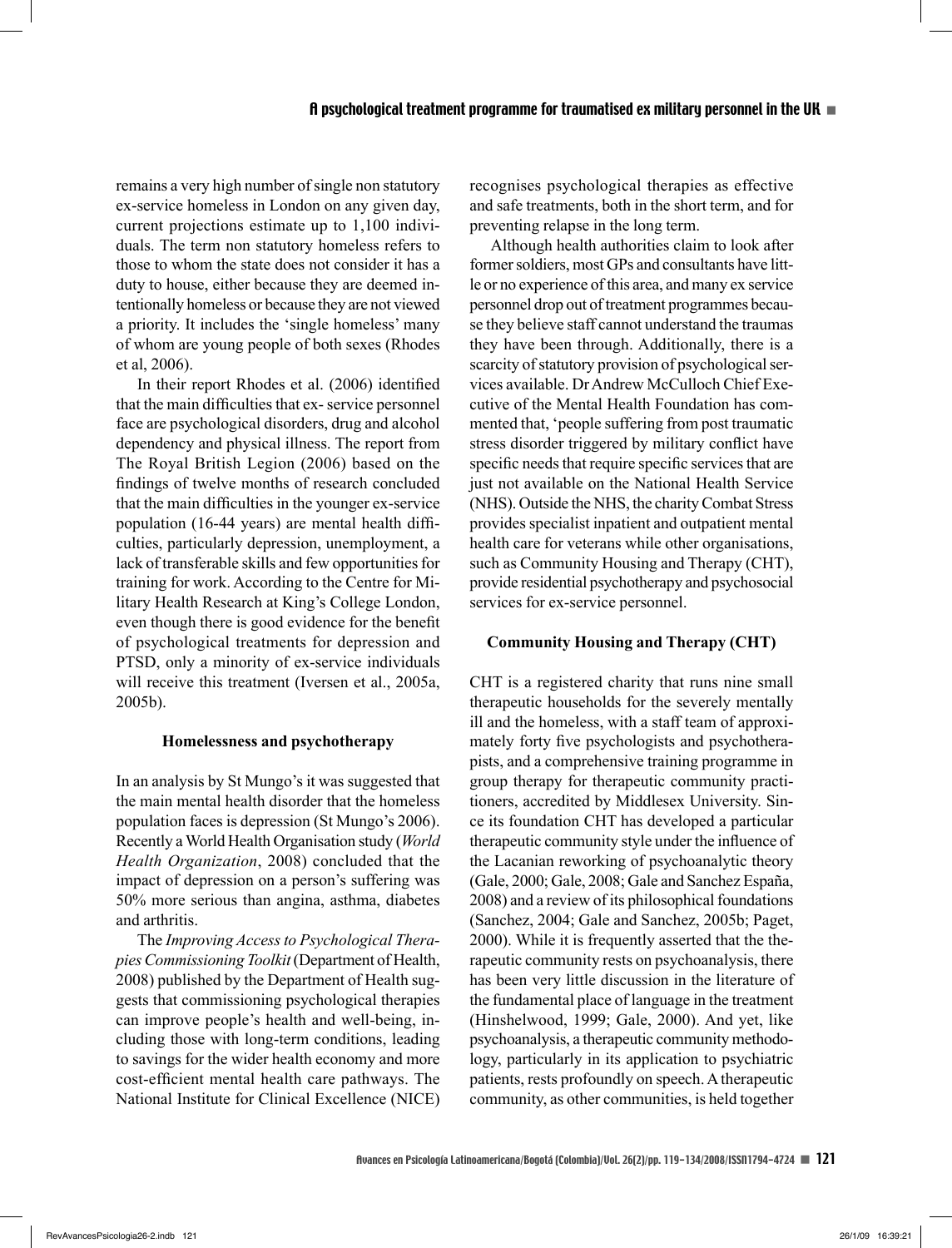in some way by language and it is in the community that the thread of speech comes alive. It is not just that the language of this particular community is technical, or specialised in some sense. Of course there is a degree of specialised language in any subgroup, and therapeutic communities and even particular therapeutic communities within one organisation, are no exception. But the relationship which each member has to the meaning of his or her experience, and to the life of the community and its history, are all connected to his or her participation in language. Difficulty lies in the meaning that the words have for the patient and the connections that he or she makes between thoughts and words. Today community-based therapeutic communities have the potential to be at the forefront of provision in terms of putting users at the centre of treatment and listening to their views. The treatment environment in a therapeutic community is one which values patients' experiences to a unique degree. Through close partnership working, the integration of psychological and psychiatric approaches, as well as psychotherapy in its group analytic and individual psychodynamic forms, is possible. The potential for cooperation and multidisciplinary care planning and review, involving the patient, other users, psychiatrist, psychotherapist, social worker, the family and other key workers, is at its optimal in non-residential or small residential settings. Furthermore, because of the intensity of the programme, it is possible to monitor the effects of medication and through regular reviews manage change (Gale and Sanchez, 2005a).

About 100 patients each year live in CHT's communities. CHT achieves an average annual occupancy level of 90.7%. Most of those referred suffer from schizophrenia, and remain in residence for an average of two years (ibid).

## **Therapeutic community treatment of traumatised soldiers: the historical context**

Working with psychologically disturbed former soldiers, sailors and airmen is, in a sense a return to one of the key moments in the development of TCs (Gale et al., 2006). It was during the Second World War in two military hospitals, Northfield Hospital in Birmingham and Mill Hill Hospital, to which part of the Maudsley Hospital had been evacuated at the outbreak of the war. It was at Northfields and Mill Hill that TC concepts were first applied in a psychiatric setting (Harrison 1999). Four leading psychoanalysts, Wilfred Bion, Sigmund Foulkes, Tom Main and Maxwell Jones - who were to have an enormous influence on the TC movement as a whole - all worked in these military hospitals. In fact their influence went beyond the TC movement. Bion, whom David Kennard has described as one of the most influential post war contributors to psychoanalytic theory was later to develop his theory of group basic assumptions at the Tavistock Clinic and strong links were formed, during the Second World War between the Tavistock Clinic and the Army (Shephard, 2002; Kennard, 1998). This cooperation between psychiatry and the Army perhaps came to fruition in Bion's development of the 'leaderless group' as a technique in the process of officer selection. John Bowlby saw this as a crucial intervention which had the effect, additionally, of introducing a degree of democracy into the military hierarchy (Shephard, 2002). Foulkes went on to form the Institute of Group Analysis (IGA) and Tom Main became the director of the Cassel Hospital (Kennard 1998). As a result psychoanalysis has justifiably been described as the founding idea of TCs (Hinshelwood, 1999). However, at Northfield Hospital there was already a degree of eclecticism which amounted to something of a hotch potch of psychoanalyisis, group dynamics and dramatherapy, as well as what we might now recognise as cognitive behavioural therapy cognitive behavioural therapy (CBT) (Shephard, 2002).

This paper is a case study in the development of an innovative TC project over a three year period and is significantly relevant to our contemporary situation, as it confronts the psychological effects of combat, military training and culture on servicemen and women. It records successful outcomes over the three year period and details of the period 2006-07.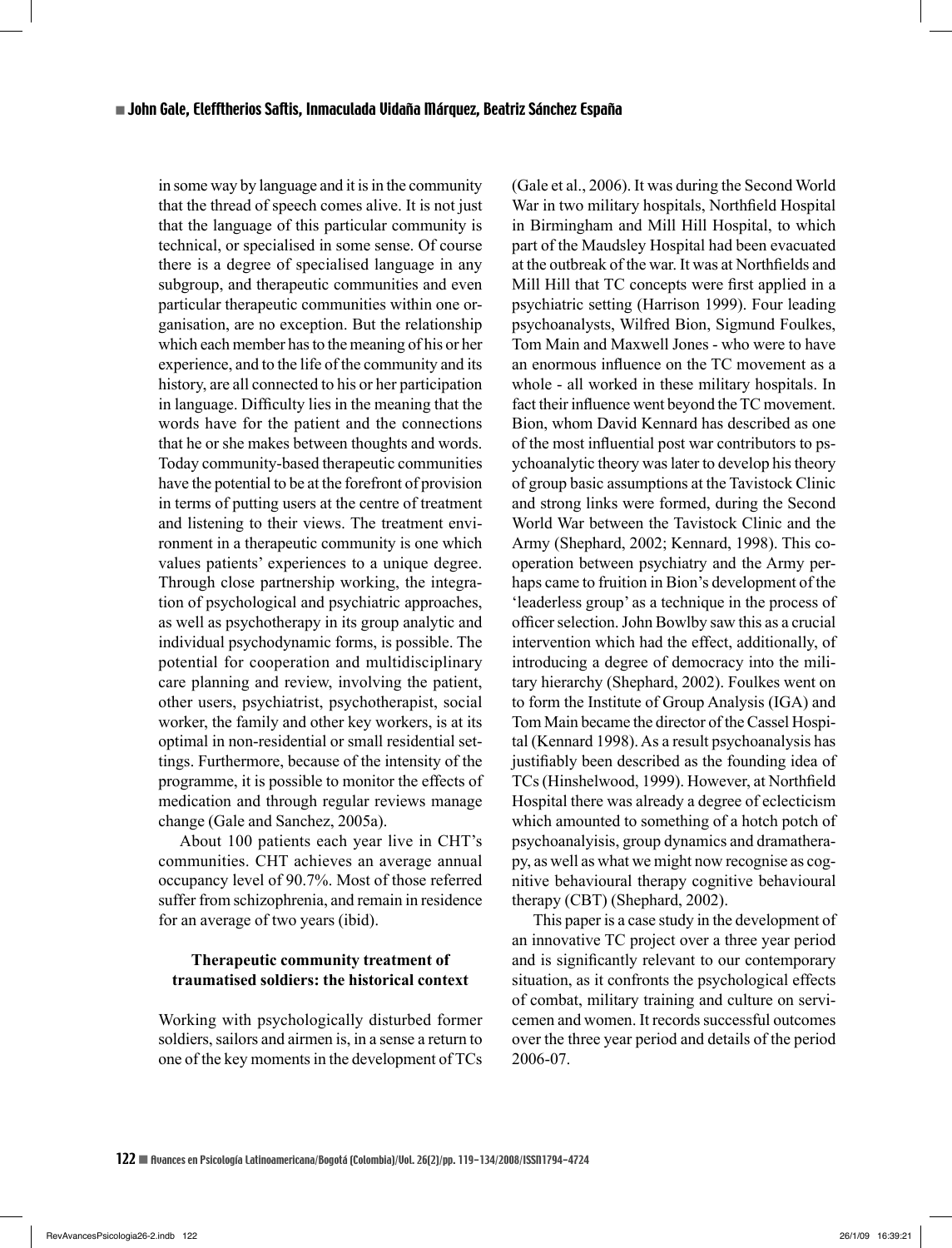#### **Home Base**

In 1997 CHT was approached by The Homeless Fund to set up a dispersed therapeutic community for homeless ex service personnel. A pilot was established with six beds, funded by the National Lottery Charities Board. Following the pilot year the project has developed to 21 beds and is funded principally by annual grants from The Royal British Legion, the Army Benevolent Fund and other charitable trusts, together with statutory funding from Supporting People. Small additional grants are also received from Seafarers UK and the RAF Benevolent Fund (NCVO, 2006). A report by NCVO's Performance Hub, identified the funding-funded relationship between The Royal British Legion and CHT as one of six examples of best practice which illustrated how funders and funded organisations can work together. It summarised the benefits from the funding-funded relationship as follows:

- Reaching and supporting more ex-service people with severe psychological problems
- Demonstrating via research improved outcomes, showing a reduction in symptoms
- Indirectly supporting CHT giving access to a wider network and as an employer of highly skilled professionals
- Changing attitudes within TRBL towards homelessness and mental health in the ex-service community

Home Base has a number of original features. It has kept the Ministry of Defence (MoD) and ex service charities on board, while managing to maintain the distance from the military necessary for effective therapeutic interventions and operational independence. It is an interagency initiative which integrates a psychoanalytic perspective in the treatment of homelessness and its habitual symptoms of alcohol and substance abuse. It has also developed a therapeutic community treatment which successfully bridges the gap between psychotherapy and practical skills training for work.

Home Base was formed to provide psychotherapy, rehabilitation and accommodation within the psychosocial environment of a therapeutic community. It does this through partnerships with registered social landlords (RSLs) and other organisations. Additionally, Project Compass / Business Action on Homelessness (part of Business in the Community) provide training and employment opportunities for its service users. Since its inception Home Base has been an active collaborator in the Ex-Service Action Group on Homelessness and has also developed strong links with the Confederation of British Service and Ex-Service Organisations, the MoD and the Department of Communities and Local Government in order to provide the best possible support to venerable members of the exservice community.

Currently Home Base provides 21 places and outcomes are measured through continuous data collection analysis and individual assessments of clients. CHT has commissioned research fellows from the universities of Manchester and Nottingham on quantitative and qualitative research programmes and is about to enter into a partnership with Southampton University the Centre for Social Work Research at the University of East London/ Tavistock Clinic, to evaluate the effectiveness of the programme.

#### **Treatment schedule**

## **Individual sessions**

In weekly individual psychotherapy sessions clients mental and emotional disorders are treated through the use of psychological techniques to encourage communication of conflicts and insight into problems, with the goal being relief of symptoms, change in behaviour leading to improved social and vocational functioning, and personality growth. This is achieved by helping the patient attain insight into the repressed conflicts which are the source of difficulty. Through the use of CBT the patient's dysfunctional behaviour is changed, using positive reinforcement, developing increased self-efficacy and more realistic and positive attitudes.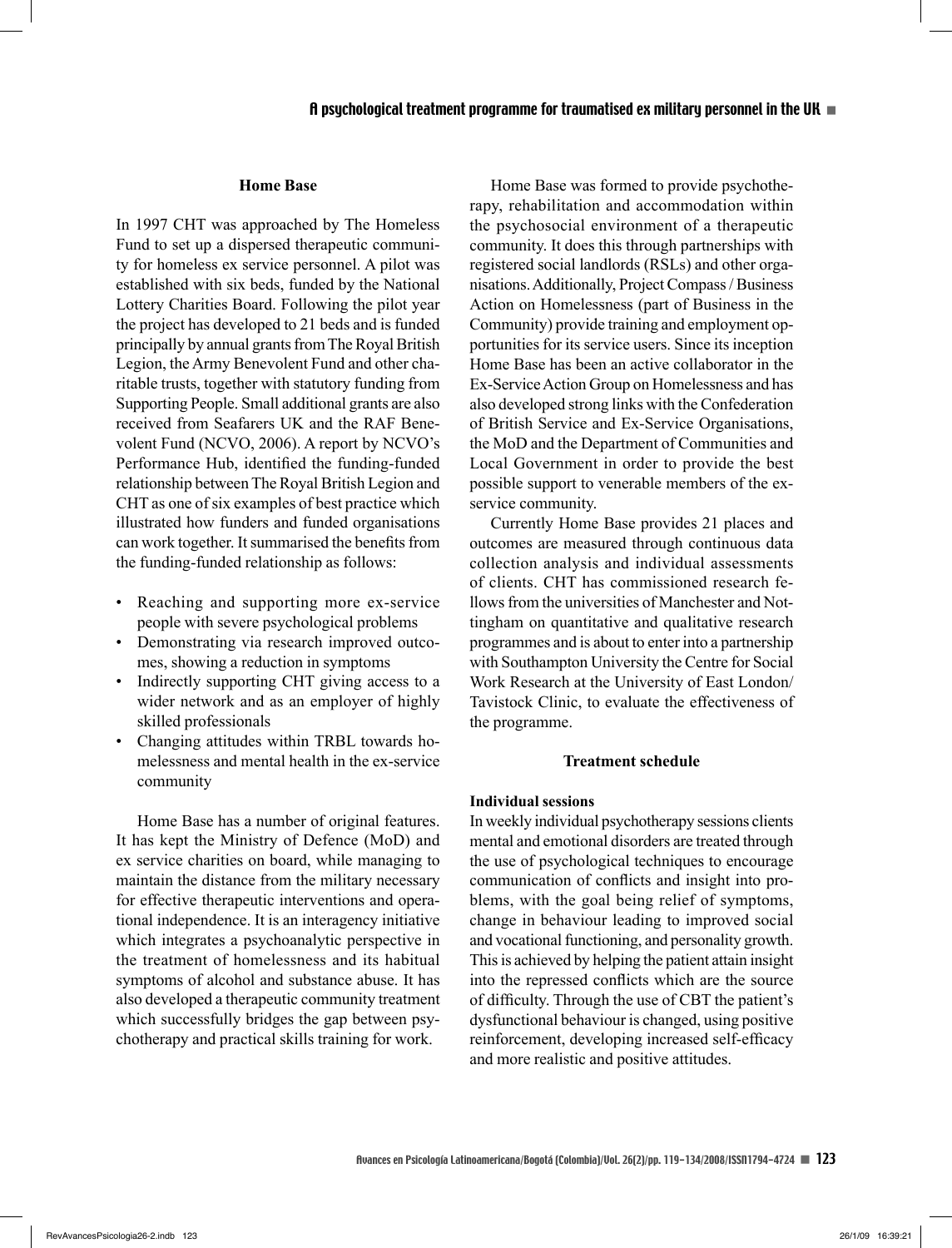



*Figure 1.* **The treatment path of clients.**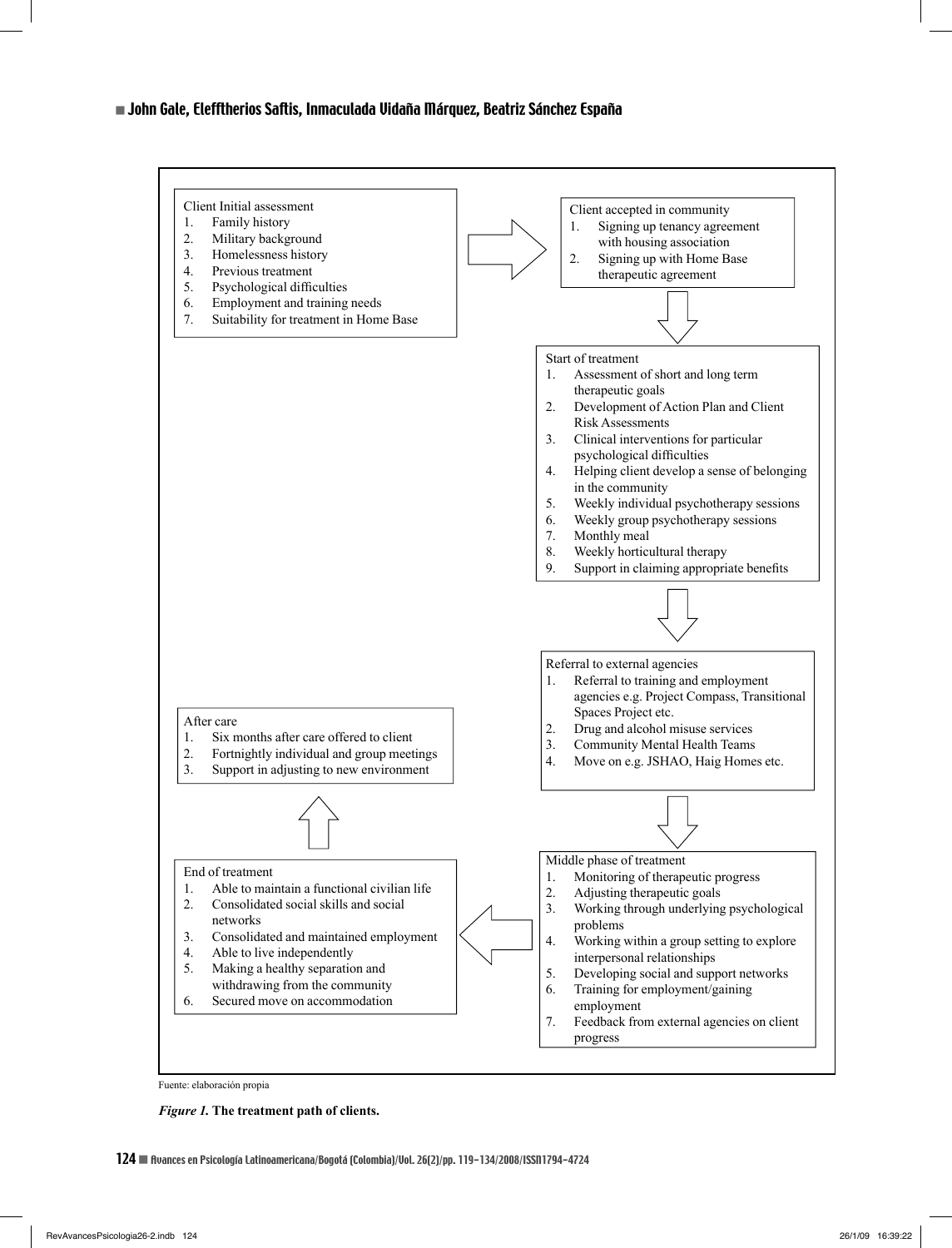## **Group sessions**

In weekly group psychotherapy sessions clients are guided by a therapist to confront their personal problems together. The interaction among clients is an integral part of the therapeutic process. Group therapy focuses on interpersonal interactions, so relationship problems can be addressed. The aim of group psychotherapy is to help with solving the emotional difficulties and to encourage the personal development of the participants in the group.

Members of the group share with others the personal issues which they are facing in adjusting to civilian life. Here participants can talk about event they were involved in during their time in the armed forces, during the time they were homeless or even during the last week. By sharing his/her feelings and thoughts about what has happened to them, clients can give each other feedback, encouragement, support or criticism. Members in the group learn to feel less alone with their problems and the group can become a source of support and strength in times of stress for the participant and a laboratory for new behaviours.

#### **Monthly meal**

The community get together to share a meal together each month. This is an important event in the life of the community and provides a setting in which clients can develop relationships and social skills. Often patterns of behaviour appear that indicate the difficulties clients have in forming or maintaining relationships. Later, staff can draw on their exposure to clients in this social setting, to help a client reflect on his experiences of family life – particularly, looking after others and being looked after in childhood. The aims of this kind of social event are manifold, ranging from community building to provoking reflection on relationships and nurturing strategies.

## **Monthly house meeting**

The monthly house meetings focus mainly on the day to day life of the community. The aim is to help clients engage with the community in practical ways and increase the level of responsibility they take for their life.

## **Move on group**

Tenancy breakdown is common amongst homeless people. These groups focus on helpings clients, from the beginning of their placement, to think about the long term; about moving to permanent accommodation and how to sustain tenancies. It is a forum in which mutual support is given and strategies are shared in order to find suitable accommodation and sustain it.

## **Employment and training interventions**

Soon after admission clients are assessed for work and their training needs identified. In most cases a referral is made to weekly sessions at Project Compass and the Transitional Spaces Project. Here work training opportunities are provided.

#### **Social enterprise**

A horticultural therapy/training project was developed by Home Base in November 2007. A grant of £9,950 was received by the CLG as part of their hostels capital improvement programme (HCIP). This aims at helping clients learn the skills to run their own business, cultivating fruit and vegetables and selling it in a local market.

### **Inter agency work**

Home Base has strong links with other agencies. This is due to the co-operation which exists within the ex-service community. In addition, it has also developed relationships with other organisations such as Homeless Link.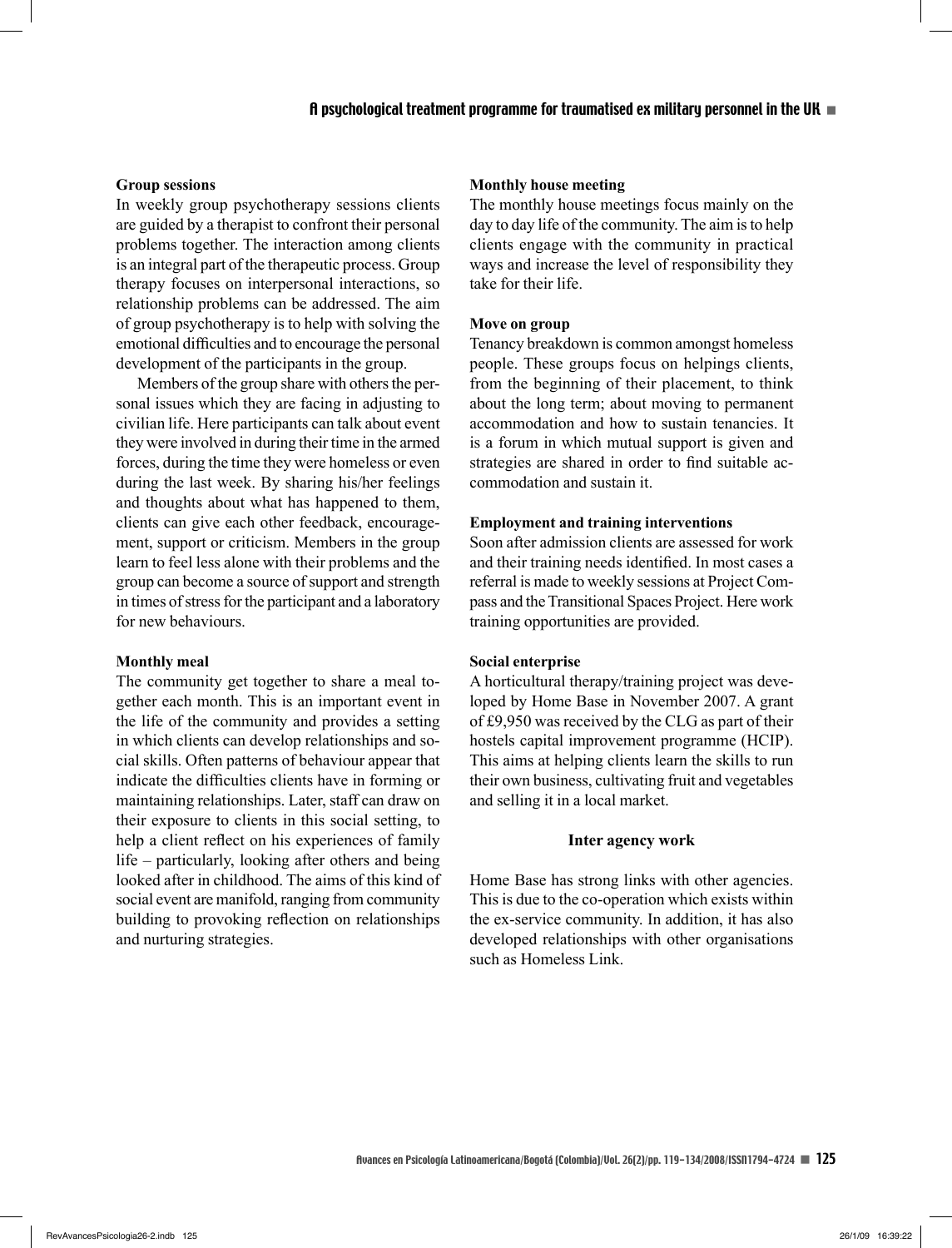| <b>Table 1</b><br><b>Referring agencies</b> |                                           |                                                                  |                                           |                                                                                    |
|---------------------------------------------|-------------------------------------------|------------------------------------------------------------------|-------------------------------------------|------------------------------------------------------------------------------------|
| Referrals                                   | Employment/Training                       | Move on                                                          | Funding                                   | Affiliations                                                                       |
| Veterans Aid                                | Training for Life/<br>Project Compass     | <b>JSHAO</b>                                                     | TRBL                                      | The Centre for Quality Improvement at the<br>Royal College of Psychiatrists (CCQI) |
| <b>SPACES</b>                               | Business Action on<br>Homelessness (BAoH) | <b>SOSF</b>                                                      | Army Benevolent<br>Fund                   | Association of Therapeutic Communities<br>(ATC)                                    |
| <b>SSAFA</b>                                | <b>Transitional Spaces</b><br>Project     | Haig Homes                                                       | Royal Air Force<br><b>Benevolent Fund</b> |                                                                                    |
| Project Compass                             |                                           | Transitional<br><b>Spaces Project</b>                            | Seafarers UK                              |                                                                                    |
| TRBL                                        |                                           |                                                                  |                                           |                                                                                    |
| HMP Prison's                                |                                           |                                                                  | London Borough                            | Homeless Link                                                                      |
| Resettlement Of-<br>ficers                  | Crisis                                    | Agencies spe-<br>cialising in<br>private rented<br>accommodation | of Westminster:<br>Supporting Peo-<br>ple |                                                                                    |
| St' Martins in the<br>Field                 |                                           |                                                                  |                                           |                                                                                    |
| Citizens Advice<br>Bureau                   |                                           |                                                                  | Charitable trusts                         |                                                                                    |
| Tahle 2                                     |                                           |                                                                  |                                           |                                                                                    |

#### **Table 2**

#### **Outcome of referrals**

| Date                       | April 05 - March 06 | April $06 - \text{March } 07$ | April 07 - March 08 |
|----------------------------|---------------------|-------------------------------|---------------------|
| Number of referrals        | 102                 |                               | აი                  |
| Accepted                   | 38                  |                               |                     |
| Started treatment          | 10                  |                               |                     |
| Fuente: elaboración propia |                     |                               |                     |



Fuente: elaboración propia

#### *Figure 2***. Referrals April 2005 – March 2006.**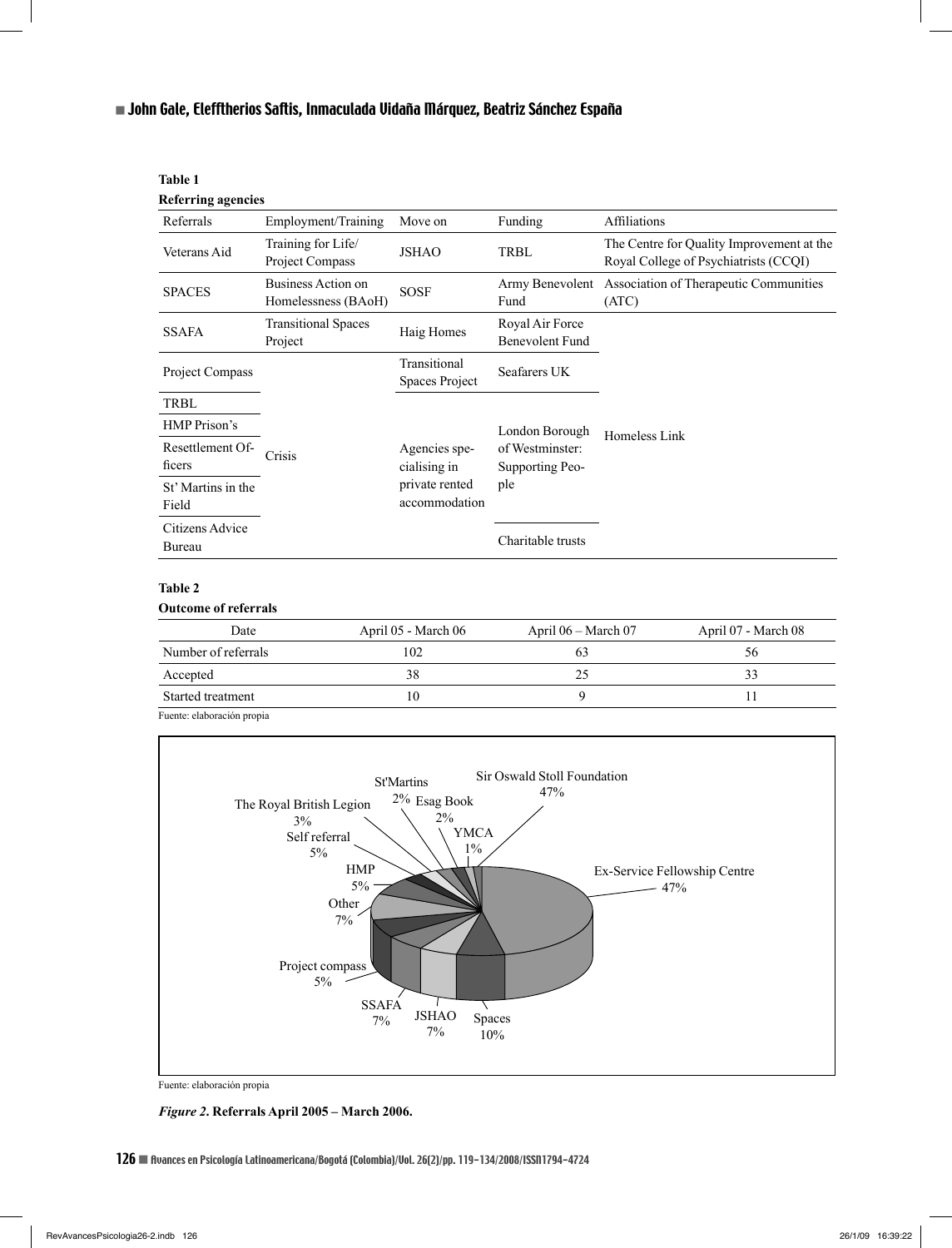

Fuente: elaboración propia

*Figure 3***. Referrals April 2006 – March 2007.**



Fuente: elaboración propia

*Figure 4***. Referrals April 2007 – March 2008.**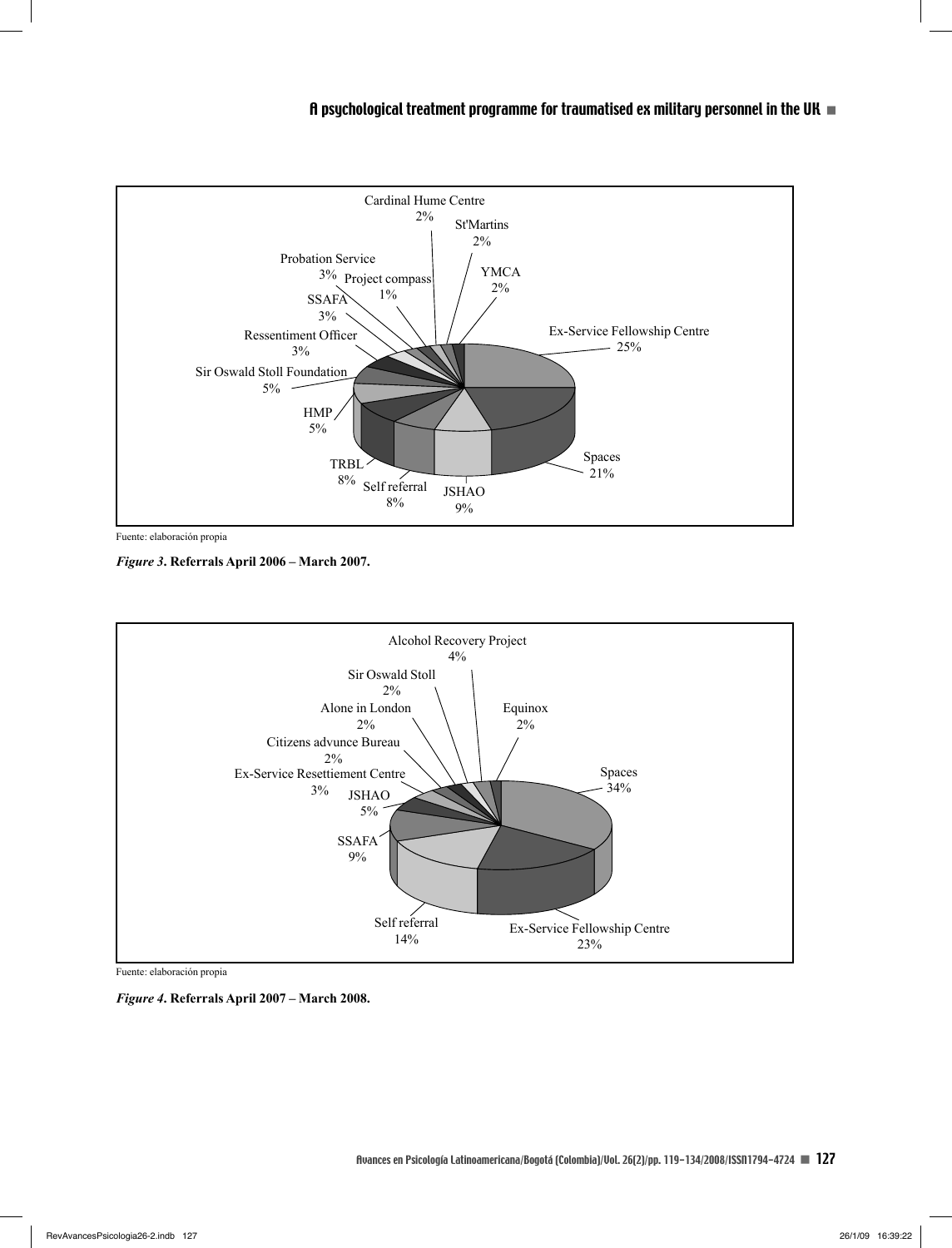

Fuente: elaboración propia

*Figure 5***. Former service units April 2007 – March 2008.**



## **Convictions prior to admission**

Fuente: elaboración propia

*Figure 6***. Client's convictions April 2007 – March 2008.**

#### **Diagnoses**

Over the last three years we see a marked increase in those entering the programme with depression, PD and alcohol addiction. Whereas those with anxiety have decreased. This indicates a general trend towards referrals with more severe disorders.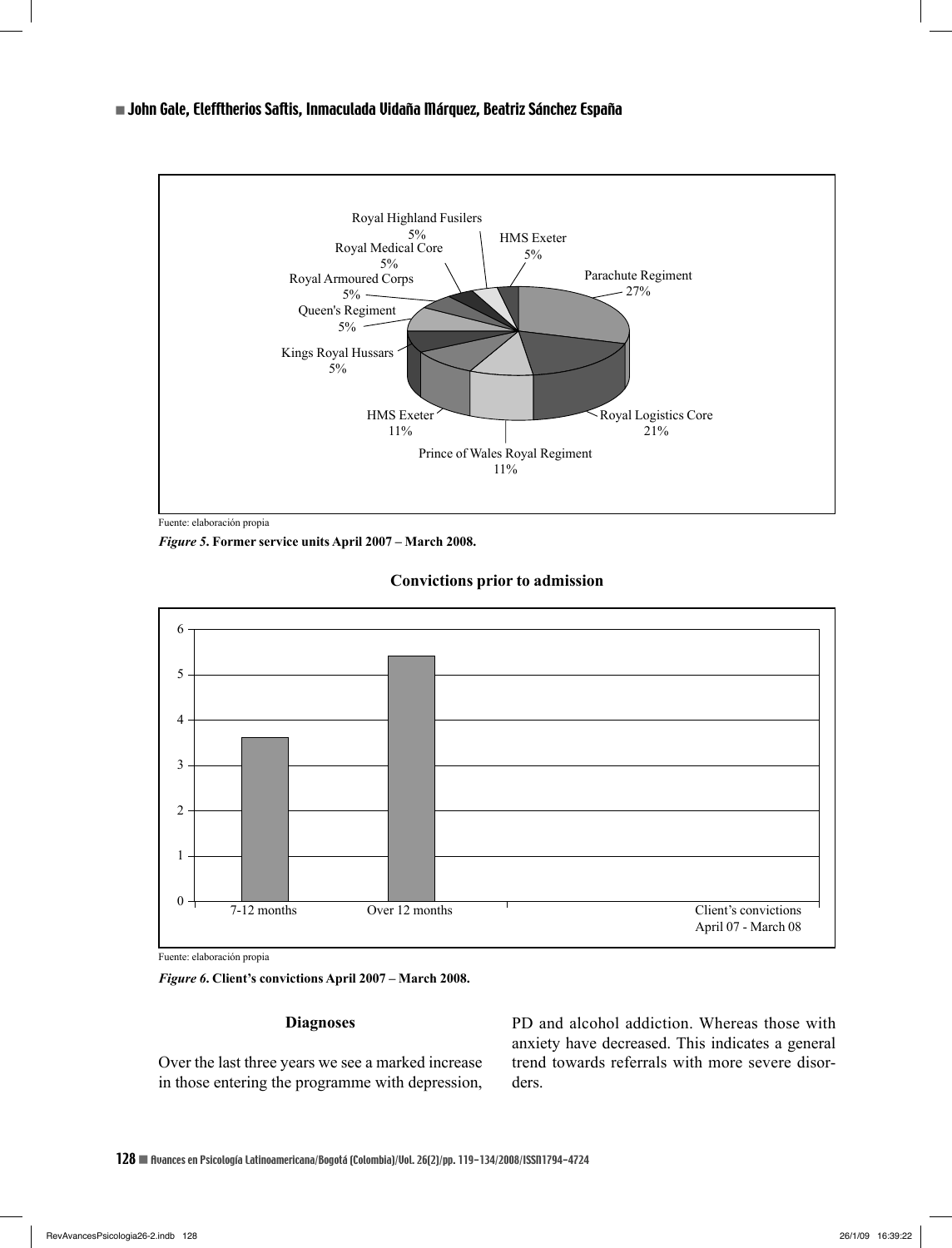

*Figure 7***. Comparison of clients diagnoses over the past three years. Relating to the period April 05 – March 08.** 

## **Previous contact with psychological services**

The majority of clients when entering treatment have not received any previous psychological treatment. The minority that have had some form of treatment will usually have received treatment for an addiction.



Fuente: elaboración propia

*Figure 8***. Clients previous contact with specialist service April 2007 – March 2008.**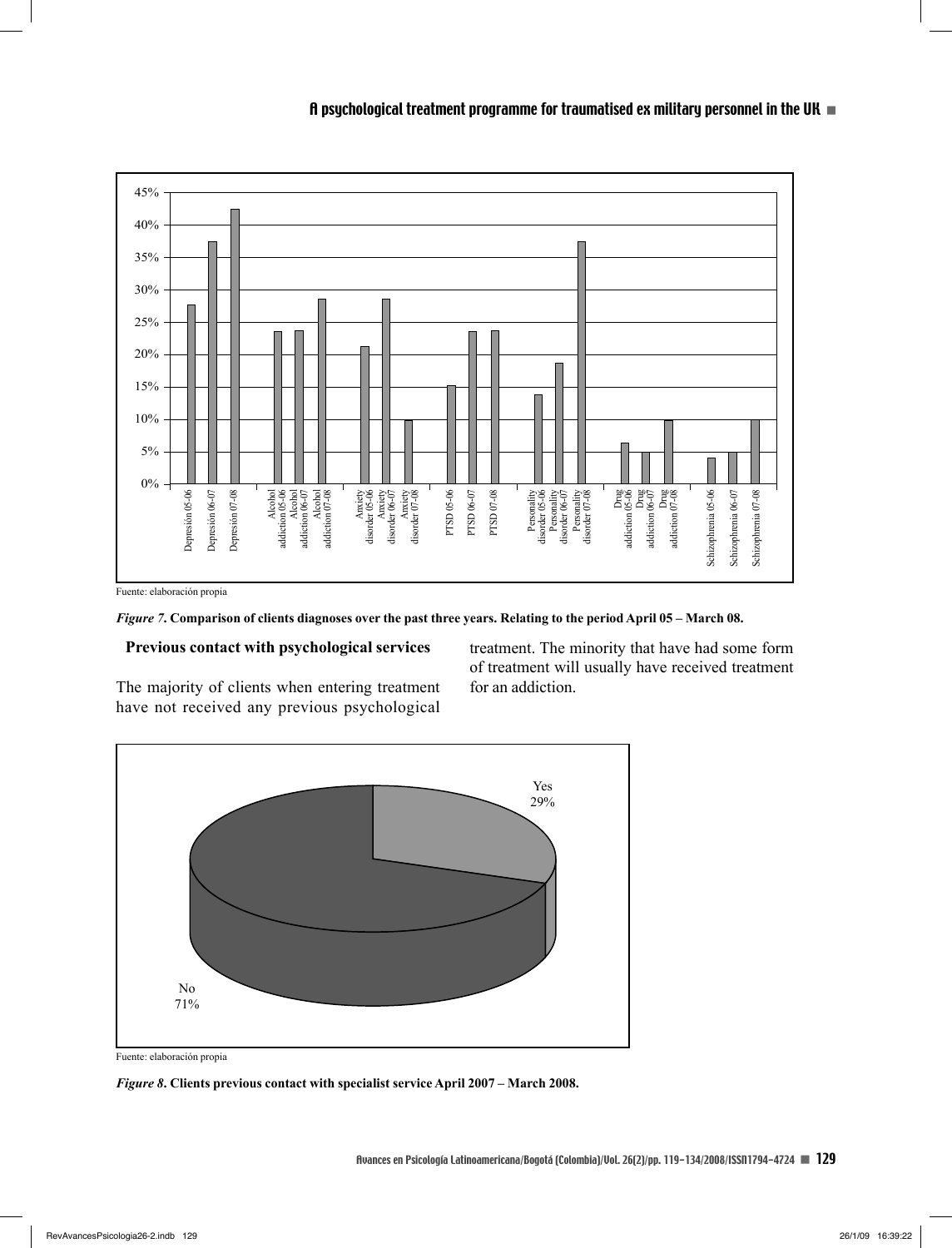## **Training and employment**

The majority of clients are in need of training in order to be able to gain, secure and sustain employment.

The majority of clients are able to gain employment after approximately one year in the community.

Most others of move this within 18 months.



Fuente: elaboración propia

*Figure 9***. Client employment and training for employment April 2007 – March 2008.**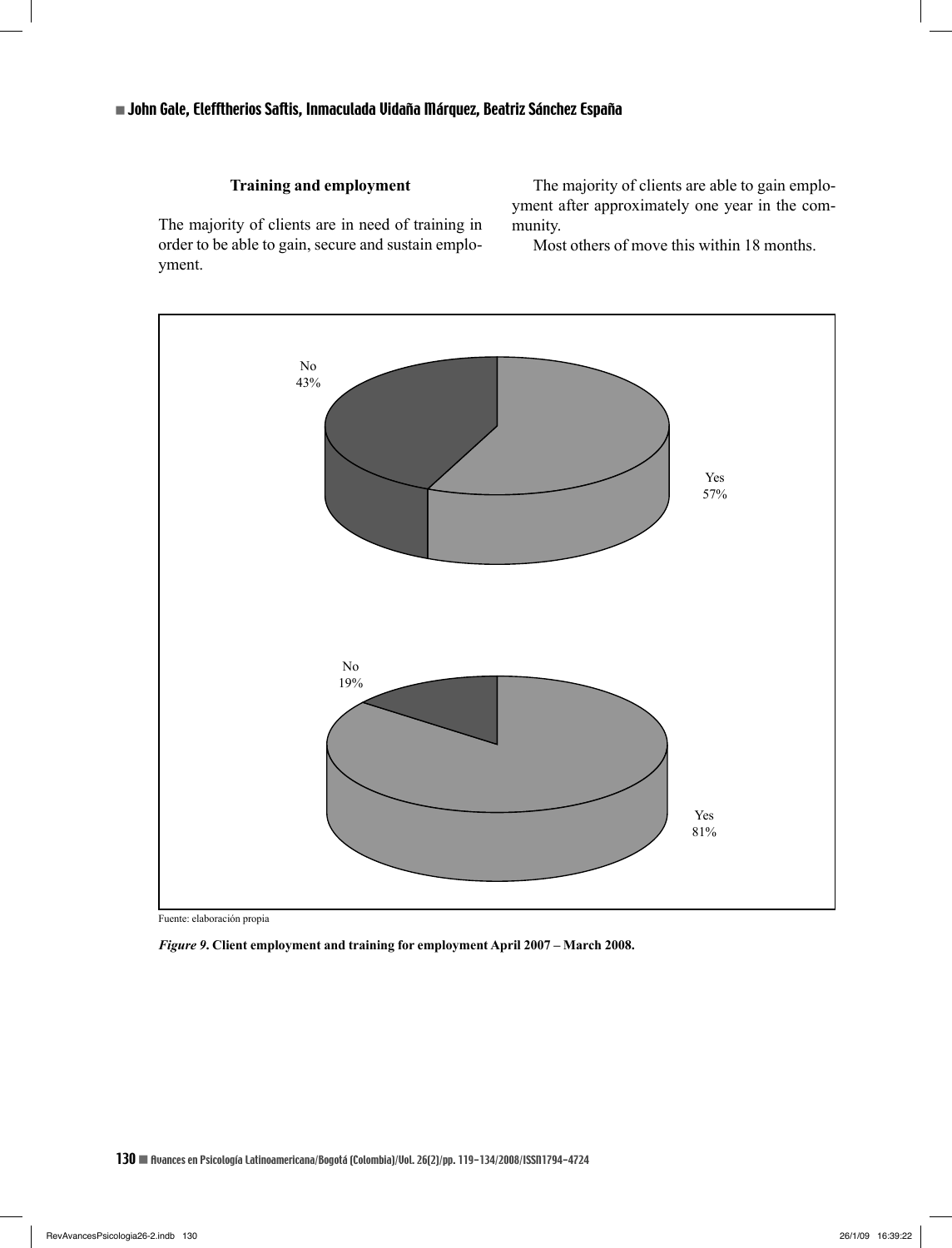## **Placement length**

The average length of stay is 20 months. Length of stay depends on treatment progress and the availability of move on accommodation.

## **Discharge and move on**

The majority of clients that leave the community move to independent accommodation successfully. Although four out of 11 people did not complete treatment we still achieved above the Supporting People criteria for success.



Fuente: elaboración propia

*Figure 10***. Client move on April 2007 – March 2008.**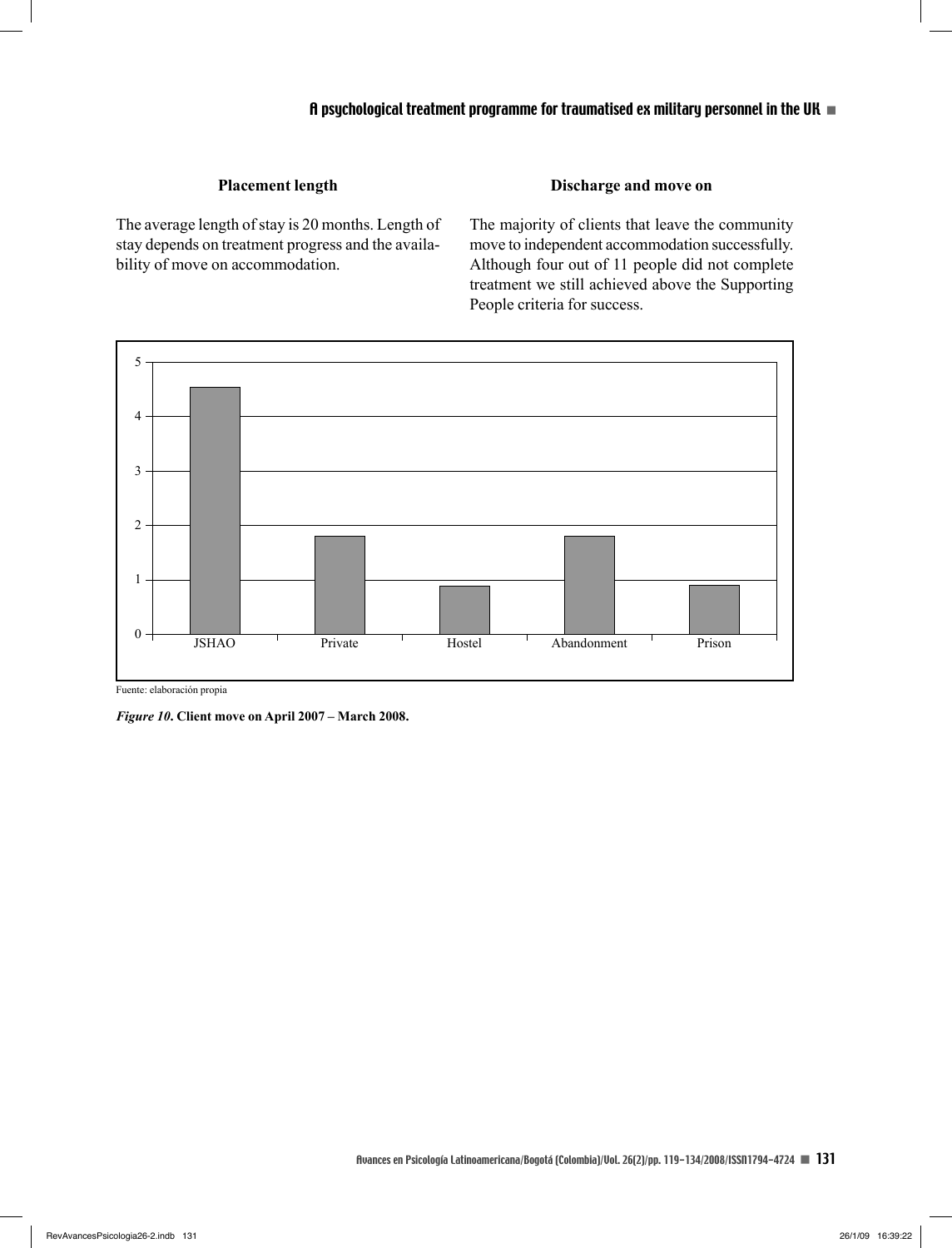## **Case studies**

## **Table 3 Case studies of two clients**

| Background                                                                                                                                                                                                                                                                                                                                                                                                                                                                                                                                           | Interventions                                                                                                                                                                                                                                                                                                                                                                                                                                                                                                               | Outcomes                                                                                                                                                                                                                                                                                                                                                                                                                                     |  |  |  |  |
|------------------------------------------------------------------------------------------------------------------------------------------------------------------------------------------------------------------------------------------------------------------------------------------------------------------------------------------------------------------------------------------------------------------------------------------------------------------------------------------------------------------------------------------------------|-----------------------------------------------------------------------------------------------------------------------------------------------------------------------------------------------------------------------------------------------------------------------------------------------------------------------------------------------------------------------------------------------------------------------------------------------------------------------------------------------------------------------------|----------------------------------------------------------------------------------------------------------------------------------------------------------------------------------------------------------------------------------------------------------------------------------------------------------------------------------------------------------------------------------------------------------------------------------------------|--|--|--|--|
| Client 1                                                                                                                                                                                                                                                                                                                                                                                                                                                                                                                                             |                                                                                                                                                                                                                                                                                                                                                                                                                                                                                                                             |                                                                                                                                                                                                                                                                                                                                                                                                                                              |  |  |  |  |
| 1.32 years old at referral.<br>2. Served for a period of 6 years.<br>3. Repeated history of homelessness.<br>4. Breakdown of family relationships<br>during childhood.<br>5. Diagnosed with Borderline Personality<br>Disorder.<br>6. Multiple suicide attempts.<br>7. Sexually abused as an adult and<br>contracted HIV.<br>8 Alcohol and drug difficulties.                                                                                                                                                                                        | 1. Continuous engagement with Community<br>Mental Health Team.<br>2. Recognition of underlying psychological<br>difficulties: automatic negative thoughts,<br>interrelationship difficulties.<br>3. Cognitive Behavioural Therapy (CBT)<br>interventions to help find more effective<br>coping strategies with negative thoughts.<br>4. Individual psychodynamic psychotherapy<br>to help process past traumatic experiences.<br>5. Group psychotherapy to explore<br>interpersonal difficulties within a group<br>setting. | 1. Complete elimination of<br>suicidal thoughts.<br>2. Processing of childhood<br>difficulties.<br>3. Reduction of negative thinking<br>and finding more functional<br>coping strategies.<br>4. Eliminated alcohol and<br>drug use.<br>5. Gained employment.                                                                                                                                                                                 |  |  |  |  |
|                                                                                                                                                                                                                                                                                                                                                                                                                                                                                                                                                      | Client 2                                                                                                                                                                                                                                                                                                                                                                                                                                                                                                                    |                                                                                                                                                                                                                                                                                                                                                                                                                                              |  |  |  |  |
| 1.44 years old at referral.<br>2. Served for five years from 18 to 23<br>years old.<br>3. Voluntarily discharged from the<br>services.<br>4. Joined the services in order to escape<br>from a violent family and find financial<br>security.<br>5. Was frequently physically abused as a<br>child.<br>6. Relationship breakdown shortly after<br>leaving the services and experienced<br>physical abuse from partner.<br>7. Hesitant to engage with support<br>services and reluctant to engage with<br>difficulties.<br>8. Diagnosis of depression. | 1. Cognitive Behavioural Therapy (CBT)<br>interventions in order to work with depressive<br>symptoms.<br>2. Individual psychodynamic psychotherapy<br>to work through traumatic childhood<br>experiences.<br>3. Group psychotherapy to help engage with<br>personal difficulties in a group setting.<br>4. Attendance to weekly gardening group<br>and monthly meal to improve social and<br>vocational skills.<br>5. Engagement with training and employment<br>services.                                                  | 1. Reduction of depressive<br>symptoms.<br>2. Worked on past childhood<br>experiences through<br>psychodynamic psychotherapy.<br>3. Was able to gain insight on his<br>patterns of getting into abusive<br>relationships.<br>4. Engaged in the group and was<br>able to share experiences.<br>5. Formed friendships by engaging<br>in activities such as gardening and<br>monthly meal.<br>6. Was able to start training in<br>construction. |  |  |  |  |

Fuente: elaboración propia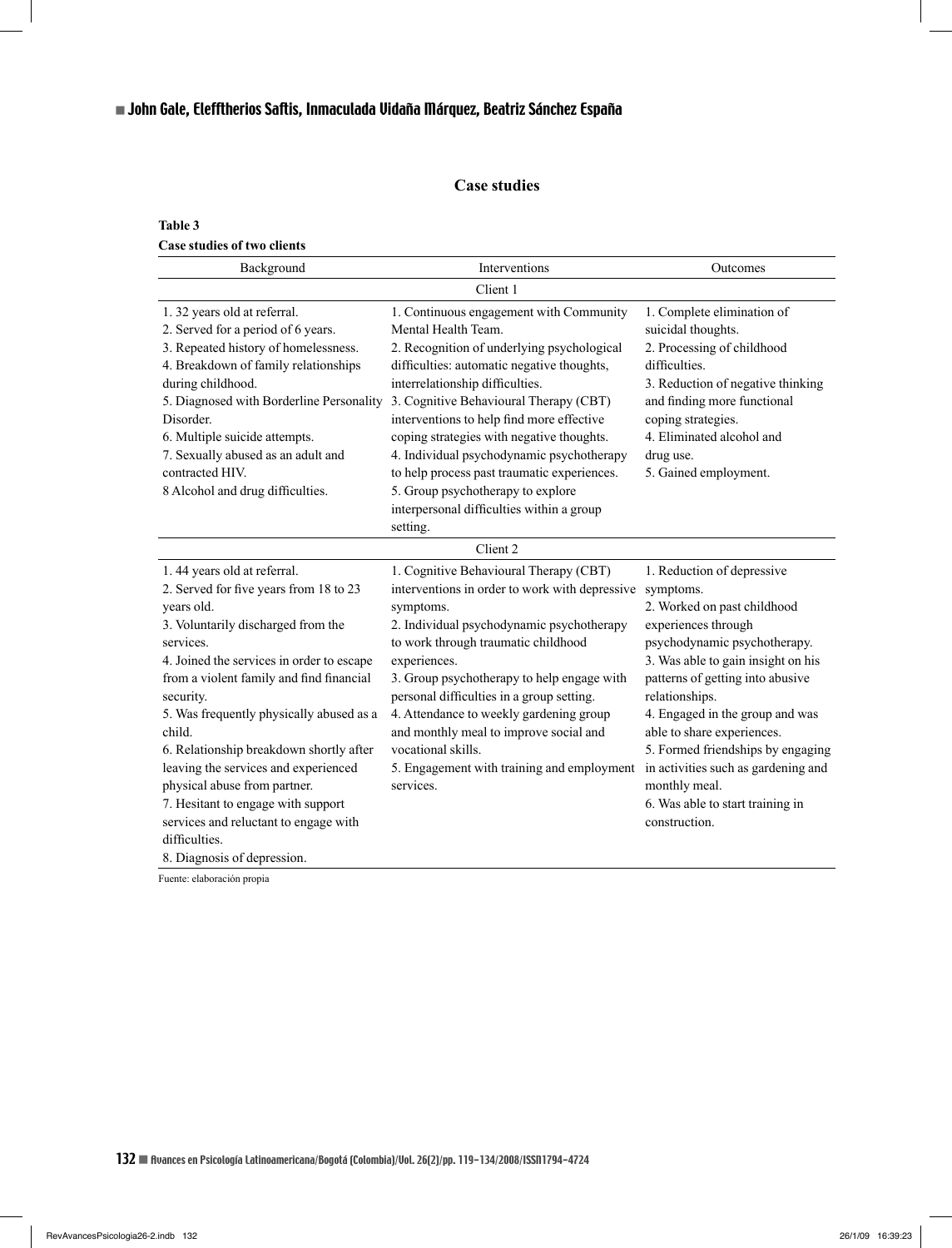#### **Conclusion**

Despite common attributes, existing therapeutic communities have various origins. In the UK, while those that flourished in hospitals are largely gone, care in the community has meant that new smaller therapeutic households have become an integral part of the provision for the mentally ill in the community. The democratic and psychoanalytically-orientated communities such as those run by Community Housing and Therapy lay emphasis on the tension between permanence and temporality in meaning. Full speech (*parole pleine*) is the way in which patients enter into a shared world and make sense of their experiences from a perspective of a common understanding. It is a community made up of staff and patients, and the struggle to articulate meaning is shared by all through involvement. This involvement is focused primarily on continually interpreting the world despite the onslaught of unconscious processes, particularly those projections associated with foreclosure. Thus the

therapeutic community is a hermeneutic project, in which perceptible things and rationality are viewed as just a small part of the picture but a part which points patients towards the truth of the unconscious. Fundamentally this existential project has a deep spiritual resonance and the response of veterans to the demands of everyday living serve as a metaphor for states of mind as, for example, homelessness.

Over the last year we have seen people with more severe problems being referred to Home Base, particularly those with depression, a personality disorder and addiction. 45% of these had a conviction prior to referral, while very few had had any contact with specialist services prior to admission. The increased level of morbidity contributed to a slightly longer stay than in previous years and length of stay averaged at 20 months. However, 81% of clients completed a vocational training course and 57% gained full time employment while on the programme. Of those discharged in the period, 64% completed treatment successfully.